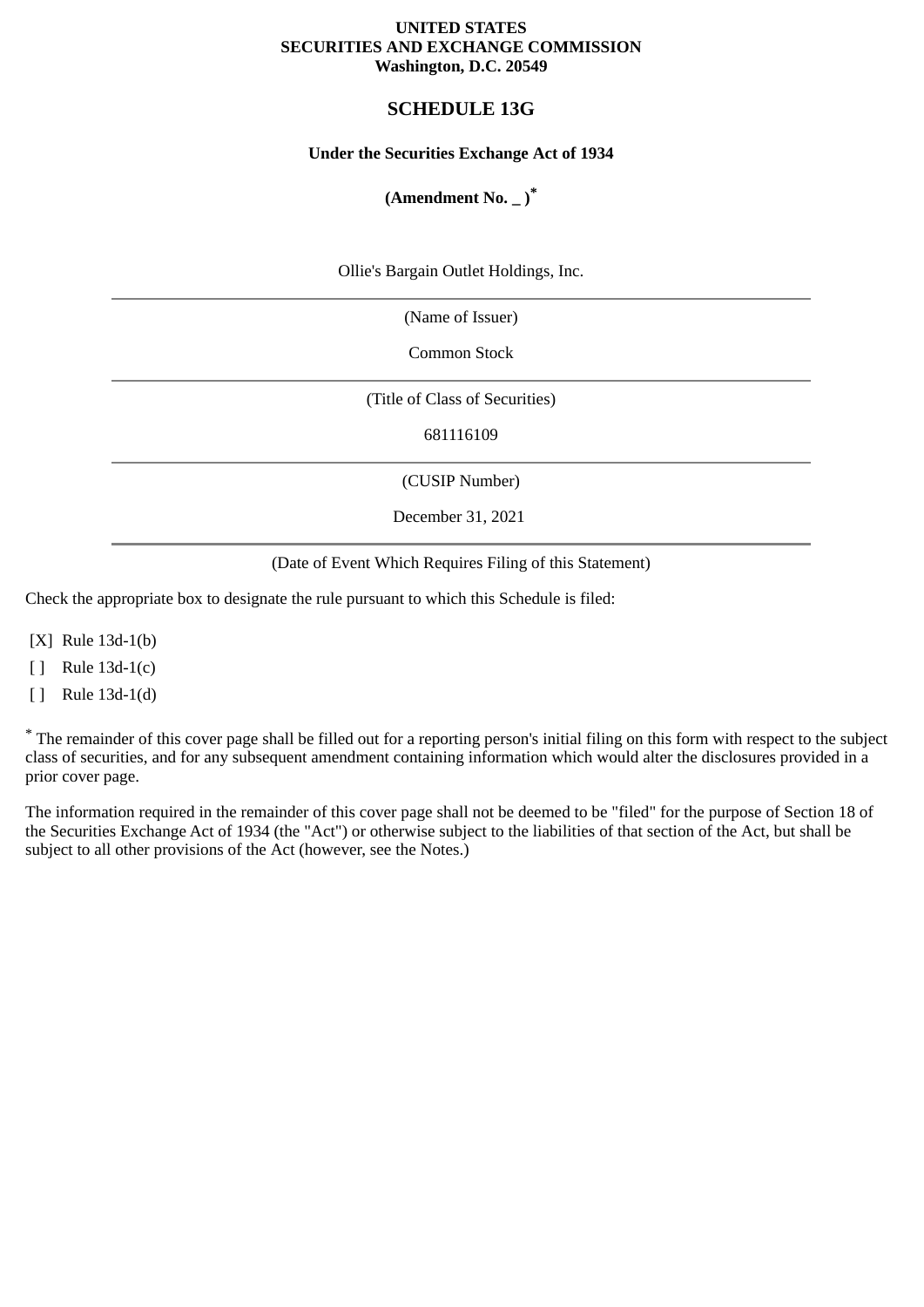CUSIP No. 681116109

| 1.                                                                                                                  | <b>NAMES OF REPORTING PERSONS</b>                                |                               |                  |  |  |
|---------------------------------------------------------------------------------------------------------------------|------------------------------------------------------------------|-------------------------------|------------------|--|--|
|                                                                                                                     | Wellington Management Group LLP                                  |                               |                  |  |  |
| 2.                                                                                                                  | CHECK THE APPROPRIATE BOX IF A MEMBER OF A GROUP                 |                               |                  |  |  |
|                                                                                                                     | $(a)$ [ ]<br>$(b)$ []                                            |                               |                  |  |  |
| 3.                                                                                                                  | <b>SEC USE ONLY</b>                                              |                               |                  |  |  |
| 4.                                                                                                                  | CITIZENSHIP OR PLACE OF ORGANIZATION                             |                               |                  |  |  |
| <b>NUMBER OF</b><br><b>SHARES</b><br><b>BENEFICIALLY</b><br><b>OWNED BY EACH</b><br><b>REPORTING</b><br>PERSON WITH | Massachusetts                                                    |                               |                  |  |  |
|                                                                                                                     |                                                                  | 5. SOLE VOTING POWER          | $\boldsymbol{0}$ |  |  |
|                                                                                                                     |                                                                  | <b>6. SHARED VOTING POWER</b> | 2,794,048        |  |  |
|                                                                                                                     |                                                                  | 7. SOLE DISPOSITIVE POWER     | $\boldsymbol{0}$ |  |  |
|                                                                                                                     |                                                                  | 8. SHARED DISPOSITIVE POWER   | 3,202,348        |  |  |
| 9.                                                                                                                  | AGGREGATE AMOUNT BENEFICIALLY OWNED BY EACH REPORTING PERSON     |                               |                  |  |  |
| 10.                                                                                                                 | 3,202,348                                                        |                               |                  |  |  |
|                                                                                                                     | CHECK IF THE AGGREGATE AMOUNT IN ROW (9) EXCLUDES CERTAIN SHARES |                               |                  |  |  |
|                                                                                                                     | $\left[ \ \right]$                                               |                               |                  |  |  |
| 11.                                                                                                                 | PERCENT OF CLASS REPRESENTED BY AMOUNT IN ROW (9)                |                               |                  |  |  |
| 12.                                                                                                                 | 5.07%                                                            |                               |                  |  |  |
|                                                                                                                     | TYPE OF REPORTING PERSON                                         |                               |                  |  |  |
|                                                                                                                     | HC                                                               |                               |                  |  |  |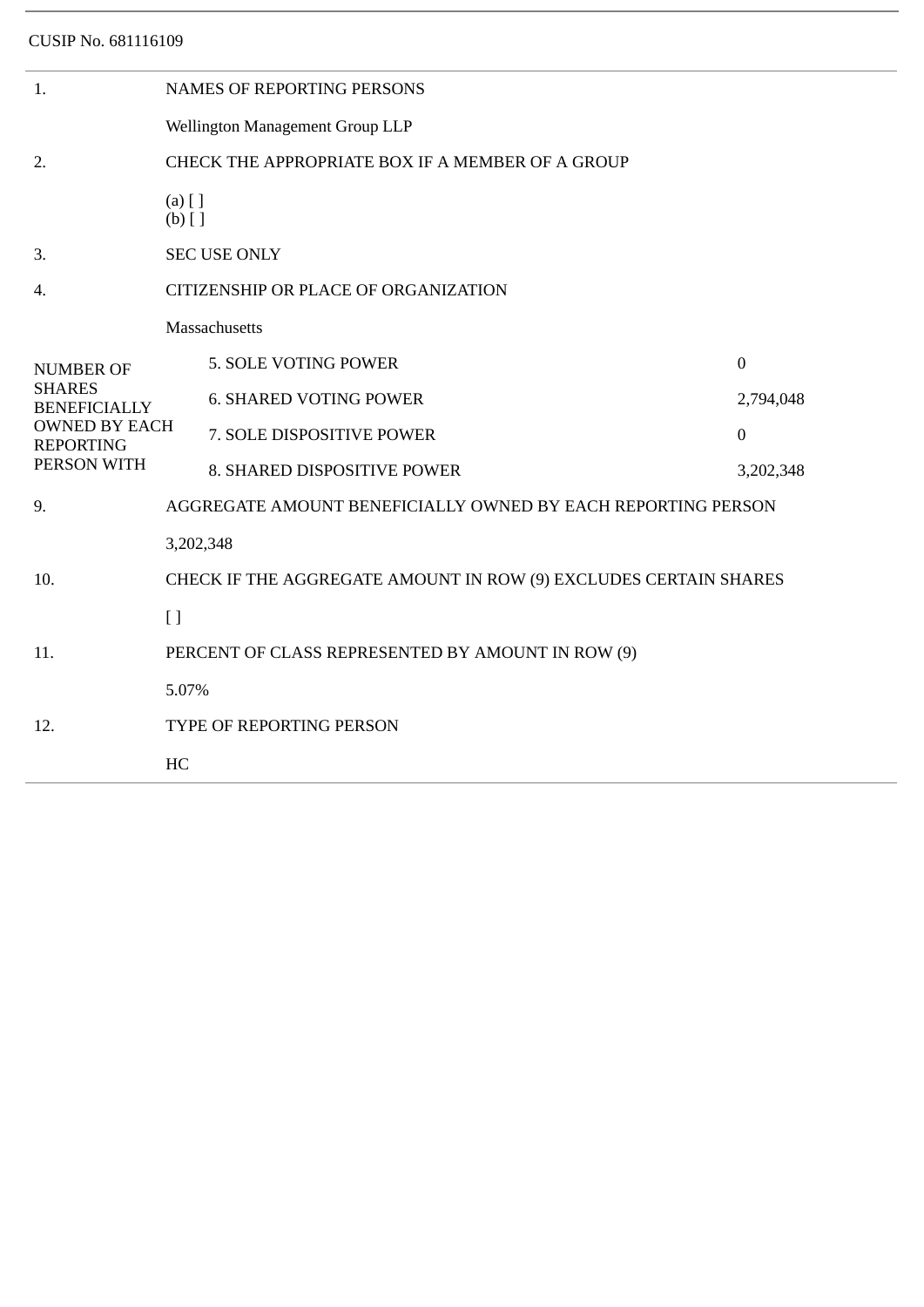CUSIP No. 681116109

| 1.                                                                                                                  | <b>NAMES OF REPORTING PERSONS</b>                                |                                                   |                  |  |  |
|---------------------------------------------------------------------------------------------------------------------|------------------------------------------------------------------|---------------------------------------------------|------------------|--|--|
|                                                                                                                     | Wellington Group Holdings LLP                                    |                                                   |                  |  |  |
| 2.                                                                                                                  | CHECK THE APPROPRIATE BOX IF A MEMBER OF A GROUP                 |                                                   |                  |  |  |
|                                                                                                                     | $(a)$ [ ]<br>$(b)$ []                                            |                                                   |                  |  |  |
| 3.                                                                                                                  | <b>SEC USE ONLY</b>                                              |                                                   |                  |  |  |
| 4.                                                                                                                  | CITIZENSHIP OR PLACE OF ORGANIZATION                             |                                                   |                  |  |  |
| <b>NUMBER OF</b><br><b>SHARES</b><br><b>BENEFICIALLY</b><br><b>OWNED BY EACH</b><br><b>REPORTING</b><br>PERSON WITH | Delaware                                                         |                                                   |                  |  |  |
|                                                                                                                     |                                                                  | 5. SOLE VOTING POWER                              | $\boldsymbol{0}$ |  |  |
|                                                                                                                     |                                                                  | <b>6. SHARED VOTING POWER</b>                     | 2,794,048        |  |  |
|                                                                                                                     |                                                                  | 7. SOLE DISPOSITIVE POWER                         | $\boldsymbol{0}$ |  |  |
|                                                                                                                     |                                                                  | 8. SHARED DISPOSITIVE POWER                       | 3,202,348        |  |  |
| 9.                                                                                                                  | AGGREGATE AMOUNT BENEFICIALLY OWNED BY EACH REPORTING PERSON     |                                                   |                  |  |  |
| 10.                                                                                                                 | 3,202,348                                                        |                                                   |                  |  |  |
|                                                                                                                     | CHECK IF THE AGGREGATE AMOUNT IN ROW (9) EXCLUDES CERTAIN SHARES |                                                   |                  |  |  |
|                                                                                                                     | $\left[ \ \right]$                                               |                                                   |                  |  |  |
| 11.                                                                                                                 |                                                                  | PERCENT OF CLASS REPRESENTED BY AMOUNT IN ROW (9) |                  |  |  |
| 12.                                                                                                                 | 5.07%                                                            |                                                   |                  |  |  |
|                                                                                                                     | TYPE OF REPORTING PERSON                                         |                                                   |                  |  |  |
|                                                                                                                     | HC                                                               |                                                   |                  |  |  |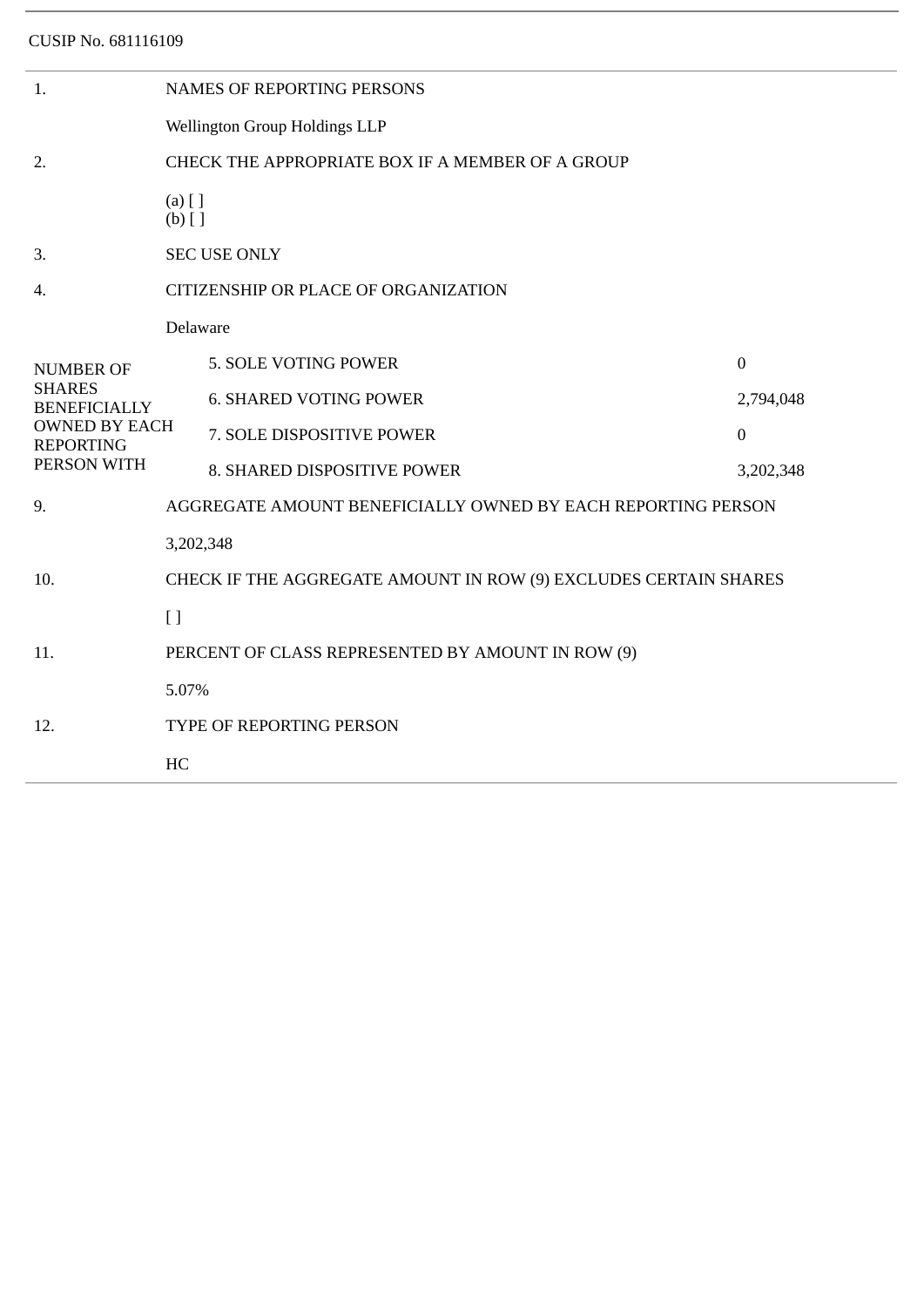CUSIP No. 681116109

| 1.                                                                                                                  | <b>NAMES OF REPORTING PERSONS</b>                                |                               |                  |  |  |  |
|---------------------------------------------------------------------------------------------------------------------|------------------------------------------------------------------|-------------------------------|------------------|--|--|--|
|                                                                                                                     | Wellington Investment Advisors Holdings LLP                      |                               |                  |  |  |  |
| 2.                                                                                                                  | CHECK THE APPROPRIATE BOX IF A MEMBER OF A GROUP                 |                               |                  |  |  |  |
|                                                                                                                     | $(a)$ [ ]<br>$(b)$ []                                            |                               |                  |  |  |  |
| 3.                                                                                                                  | <b>SEC USE ONLY</b>                                              |                               |                  |  |  |  |
| 4.                                                                                                                  | CITIZENSHIP OR PLACE OF ORGANIZATION                             |                               |                  |  |  |  |
| <b>NUMBER OF</b><br><b>SHARES</b><br><b>BENEFICIALLY</b><br><b>OWNED BY EACH</b><br><b>REPORTING</b><br>PERSON WITH | Delaware                                                         |                               |                  |  |  |  |
|                                                                                                                     |                                                                  | 5. SOLE VOTING POWER          | $\overline{0}$   |  |  |  |
|                                                                                                                     |                                                                  | <b>6. SHARED VOTING POWER</b> | 2,794,048        |  |  |  |
|                                                                                                                     |                                                                  | 7. SOLE DISPOSITIVE POWER     | $\boldsymbol{0}$ |  |  |  |
|                                                                                                                     |                                                                  | 8. SHARED DISPOSITIVE POWER   | 3,202,348        |  |  |  |
| 9.                                                                                                                  | AGGREGATE AMOUNT BENEFICIALLY OWNED BY EACH REPORTING PERSON     |                               |                  |  |  |  |
| 10.                                                                                                                 | 3,202,348                                                        |                               |                  |  |  |  |
|                                                                                                                     | CHECK IF THE AGGREGATE AMOUNT IN ROW (9) EXCLUDES CERTAIN SHARES |                               |                  |  |  |  |
|                                                                                                                     | $\left[ \ \right]$                                               |                               |                  |  |  |  |
| 11.                                                                                                                 | PERCENT OF CLASS REPRESENTED BY AMOUNT IN ROW (9)                |                               |                  |  |  |  |
| 12.                                                                                                                 | 5.07%                                                            |                               |                  |  |  |  |
|                                                                                                                     | TYPE OF REPORTING PERSON                                         |                               |                  |  |  |  |
|                                                                                                                     | HC                                                               |                               |                  |  |  |  |
|                                                                                                                     |                                                                  |                               |                  |  |  |  |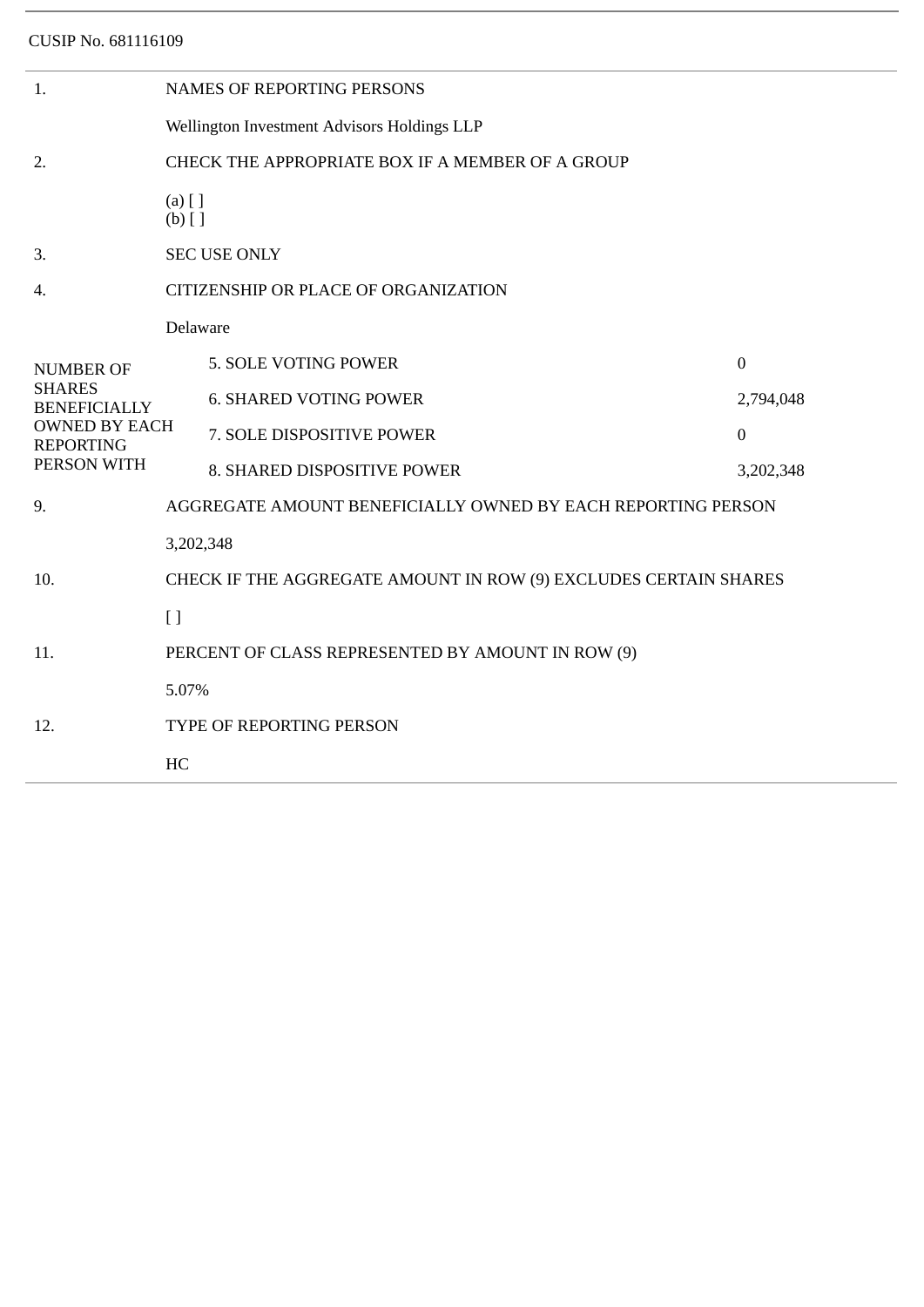#### **Item 1.**

**(a) Name of Issuer** Ollie's Bargain Outlet Holdings, Inc.

### **(b) Address of Issuer's Principal Executive Offices** 6295 Allentown Boulevar Suite 1 Harrisburg, PA 17112

#### **Item 2.**

## **(a) Name of Person Filing**

Wellington Management Group LLP Wellington Group Holdings LLP Wellington Investment Advisors Holdings LLP

- **(b) Address of Principal Business Office or, if None, Residence** c/o Wellington Management Company LLP 280 Congress Street Boston, MA 02210
- **(c) Citizenship** Wellington Management Group LLP - Massachusetts Wellington Group Holdings LLP - Delaware Wellington Investment Advisors Holdings LLP - Delaware
- **(d) Title of Class of Securities** Common Stock
- **(e) CUSIP Number** 681116109

## **Item 3. If This Statement is Filed Pursuant to Rule 13d-1(b), or 13d-2(b) or (c), Check Whether the Person Filing is a:**

- (a) [ ] Broker or dealer registered under Section 15 of the Act (15 U.S.C. 78o).
- (b)  $\begin{bmatrix} \end{bmatrix}$  Bank as defined in Section 3(a)(6) of the Act (15 U.S.C. 78c).
- (c) [ ] Insurance Company as defined in Section 3(a)(19) of the Act (15 U.S.C. 78c).
- (d) [ ] Investment Company registered under Section 8 of the Investment Company Act of 1940 (15 U.S.C. 80a-8).
- (e)  $\begin{bmatrix} \end{bmatrix}$  An investment adviser in accordance with Rule 240.13d-1(b)(1)(ii)(E);
- (f)  $\lceil$  An employee benefit plan or endowment fund in accordance with Rule 240.13d-1(b)(1)(ii)(F);
- (g) [X] A parent holding company or control person in accordance with Rule 240.13d-1(b)(1)(ii)(G);
- (h) [ ] A savings association as defined in Section 3(b) of the Federal Deposit Insurance Act (12 U.S.C. 1813);
- (i)  $\lceil \cdot \rceil$  A church plan that is excluded from the definition of an investment company under Section 3(c)(14) of the Investment Company Act of 1940 (15 U.S.C. 80a-3);
- (j)  $\left[ \right]$  Group, in accordance with Rule 240.13d-1(b)(1)(ii)(J).

If this statement is filed pursuant to Rule 13d-1(c), check this box  $\lceil \cdot \rceil$ 

### **Item 4. Ownership.**

Provide the following information regarding the aggregate number and percentage of the class of securities of the issuer identified in Item 1.

(a) Amount Beneficially Owned:

See the responses to Item 9 on the attached cover pages.

(b) Percent of Class:

See the responses to Item 11 on the attached cover pages.

- (c) Number of shares as to which such person has:
	- (i) sole power to vote or to direct the vote  $0$

(ii) shared power to vote or to direct the vote See the responses to Item 6 on the attached cover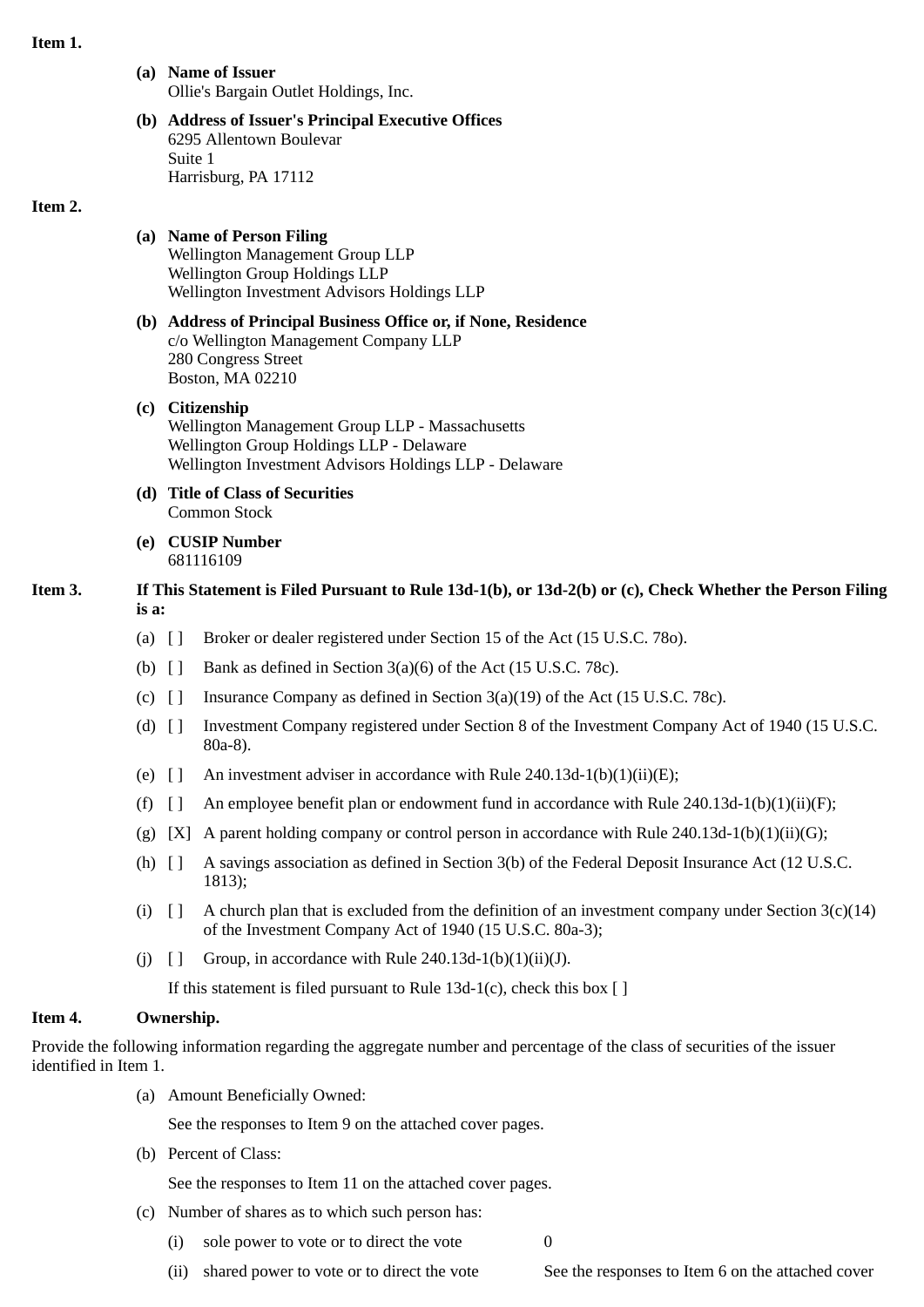pages.

- (iii) sole power to dispose or to direct the disposition  $\sigma$
- $(iv)$  shared power to dispose or to direct the disposition of

See the responses to Item 8 on the attached cover pages.

# **Item 5. Ownership of Five Percent or Less of Class.**

If this statement is being filed to report the fact that as of the date hereof the reporting person has ceased to be the beneficial owner of more than five percent of the class of securities, check the following: [ ]

# **Item 6. Ownership of More than Five Percent on Behalf of Another Person.**

The securities as to which this Schedule is filed are owned of record by clients of one or more investment advisers identified in Exhibit A directly or indirectly owned by Wellington Management Group LLP. Those clients have the right to receive, or the power to direct the receipt of, dividends from, or the proceeds from the sale of, such securities. No such client is known to have such right or power with respect to more than five percent of this class of securities, except as follows:

Not Applicable.

## **Item 7. Identification and Classification of the Subsidiary Which Acquired the Security Being Reported on by the Parent Holding Company.**

See attached Exhibit A.

# **Item 8. Identification and Classification of Members of the Group.**

Not Applicable.

**Item 9. Notice of Dissolution of Group.**

Not Applicable.

### **Item 10. Certification.**

By signing below I certify that, to the best of my knowledge and belief, the securities referred to above were acquired and are held in the ordinary course of business and were not acquired and are not held for the purpose of or with the effect of changing or influencing the control of the issuer of the securities and were not acquired and are not held in connection with or as a participant in any transaction having that purpose or effect.

### **SIGNATURE**

After reasonable inquiry and to the best of my knowledge and belief, I certify that the information set forth in this statement is true, complete and correct.

> By: Wellington Management Group LLP By: /s/ Taisia Lowe Name: Taisia Lowe Title: Regulatory Analyst Date: February 14, 2022

By: Wellington Group Holdings LLP By: /s/ Taisia Lowe Name: Taisia Lowe Title: Regulatory Analyst Date: February 14, 2022

By: Wellington Investment Advisors Holdings LLP By: /s/ Taisia Lowe Name: Taisia Lowe Title: Regulatory Analyst Date: February 14, 2022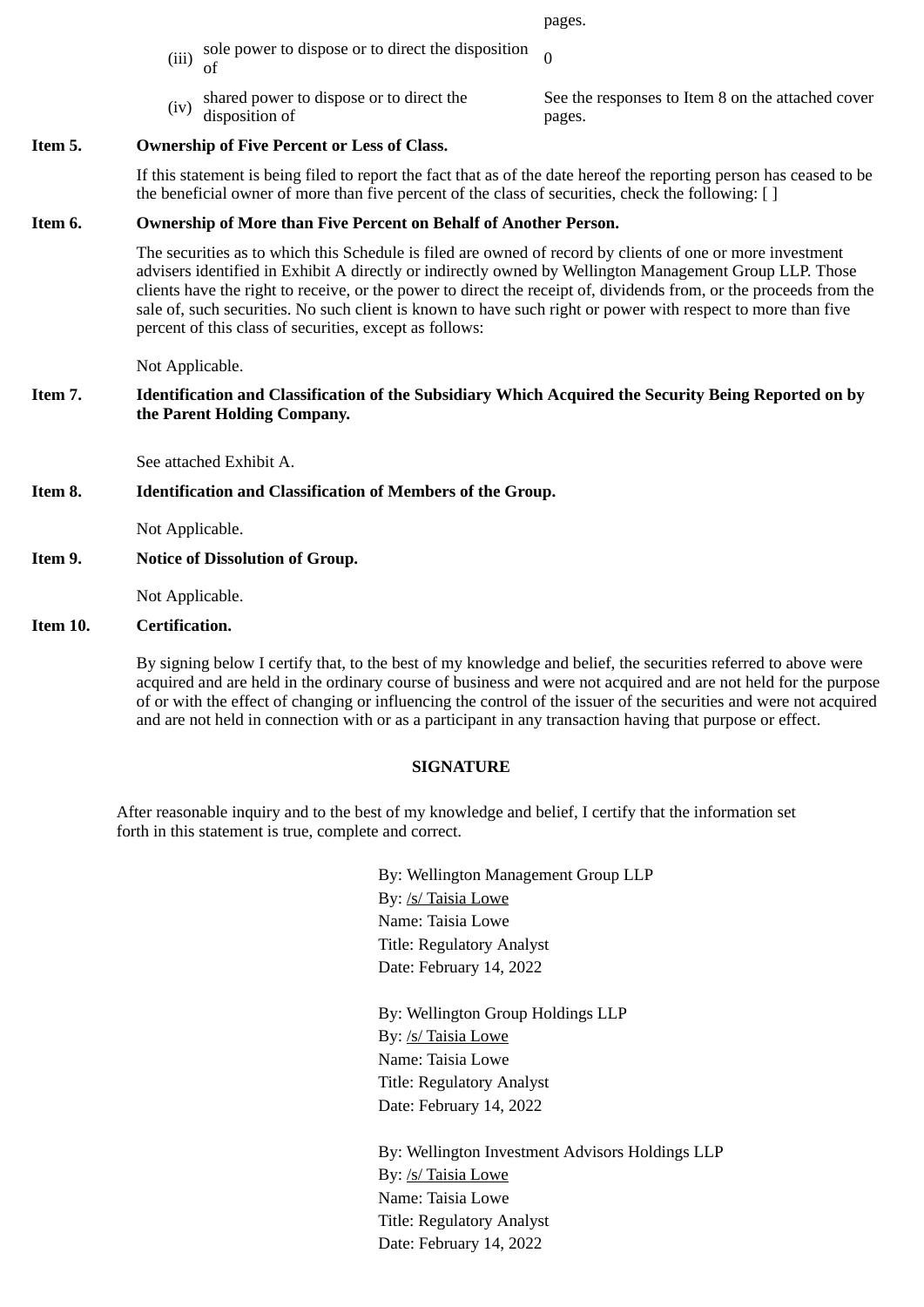### **Exhibit A**

Pursuant to the instructions in Item 7 of Schedule 13G, the following lists the identity and Item 3 classification of each relevant entity that beneficially owns shares of the security class being reported on this Schedule 13G.

Wellington Group Holdings LLP – HC Wellington Investment Advisors LLP – HC Wellington Management Global Holdings, Ltd. - HC

One or more of the following investment advisers (the "Wellington Investment Advisers"):

Wellington Management Company LLP – IA Wellington Management Canada LLC – IA Wellington Management Singapore Pte Ltd – IA Wellington Management Hong Kong Ltd – IA Wellington Management International Ltd – IA Wellington Management Japan Pte Ltd – IA Wellington Management Australia Pty Ltd - IA

The securities as to which this Schedule is filed by Wellington Management Group LLP, as parent holding company of certain holding companies and the Wellington Investment Advisers, are owned of record by clients of the Wellington Investment Advisers. Wellington Investment Advisors Holdings LLP controls directly, or indirectly through Wellington Management Global Holdings, Ltd., the Wellington Investment Advisers. Wellington Investment Advisors Holdings LLP is owned by Wellington Group Holdings LLP. Wellington Group Holdings LLP is owned by Wellington Management Group LLP.

#### **EXHIBIT B**

#### **JOINT FILING AGREEMENT**

The undersigned hereby agree that this Schedule 13G (the "Schedule 13G") with respect to the common stock of Ollie's Bargain Outlet Holdings, Inc. is, and any additional amendment thereto signed by each of the undersigned shall be, filed on behalf of each undersigned pursuant to and in accordance with the provisions of 13d-1(k) under the Securities Exchange Act of 1934, as amended, and that all subsequent amendments to the Schedule 13G shall be filed on behalf of each of the undersigned without the necessity of filing additional joint filing agreements. The undersigned acknowledge that each shall be responsible for the timely filing of such amendments, and for the completeness and accuracy of the information concerning it contained therein, but shall not be responsible for the completeness and accuracy of the information concerning the other, except to the extent that it knows or has reason to believe that such information is inaccurate. It is understood and agreed that the joint filing of the Schedule 13G shall not be construed as an admission that the persons named herein constitute a group for purposes of Regulation 13D-G of the Securities Exchange Act of 1934, nor is a joint venture for purposes of the Investment Company Act of 1940.

> By: Wellington Management Group LLP By: /s/ Taisia Lowe Name: Taisia Lowe Title: Regulatory Analyst Date: February 14, 2022

By: Wellington Group Holdings LLP By: /s/ Taisia Lowe Name: Taisia Lowe Title: Regulatory Analyst Date: February 14, 2022